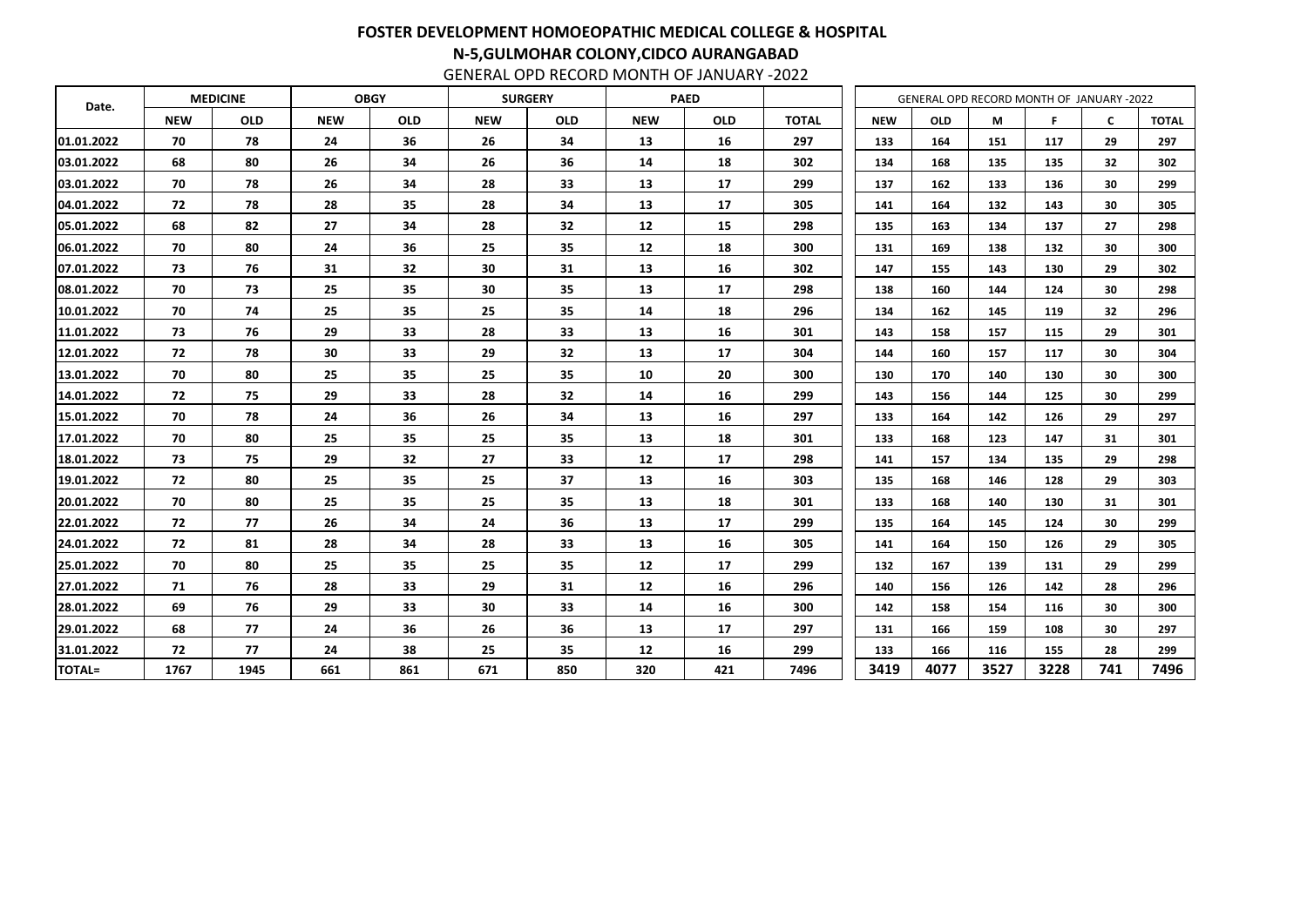| Date.         |            | <b>OBGY</b><br><b>SURGERY</b><br><b>MEDICINE</b> |            |            |            | <b>PAED</b> |            |            | GENERAL OPD RECORD MONTH OF FEBRUARY -2022 |            |            |      |      |              |              |
|---------------|------------|--------------------------------------------------|------------|------------|------------|-------------|------------|------------|--------------------------------------------|------------|------------|------|------|--------------|--------------|
|               | <b>NEW</b> | <b>OLD</b>                                       | <b>NEW</b> | <b>OLD</b> | <b>NEW</b> | <b>OLD</b>  | <b>NEW</b> | <b>OLD</b> | <b>TOTAL</b>                               | <b>NEW</b> | <b>OLD</b> | M    | F.   | $\mathsf{C}$ | <b>TOTAL</b> |
| 01.02.2022    | 70         | 80                                               | 29         | 33         | 28         | 32          | 13         | 17         | 302                                        | 140        | 162        | 153  | 119  | 30           | 302          |
| 02.02.2022    | 70         | 80                                               | 25         | 35         | 25         | 35          | 12         | 18         | 300                                        | 132        | 168        | 146  | 124  | 30           | 300          |
| 03.02.2022    | 72         | 76                                               | 27         | 35         | 28         | 33          | 12         | 16         | 299                                        | 139        | 160        | 151  | 120  | 28           | 299          |
| 04.02.2022    | 68         | 80                                               | 29         | 30         | 29         | 31          | 14         | 16         | 297                                        | 140        | 157        | 141  | 126  | 30           | 297          |
| 05.02.2022    | 70         | 80                                               | 25         | 38         | 25         | 35          | 13         | 17         | 303                                        | 133        | 170        | 136  | 137  | 30           | 303          |
| 08.02.2022    | 73         | 76                                               | 30         | 34         | 30         | 33          | 13         | 16         | 305                                        | 146        | 159        | 144  | 132  | 29           | 305          |
| 09.02.2022    | 65         | 81                                               | 24         | 36         | 25         | 36          | 13         | 18         | 298                                        | 127        | 171        | 153  | 114  | 31           | 298          |
| 10.02.2022    | 68         | 80                                               | 25         | 35         | 26         | 32          | 10         | 20         | 296                                        | 129        | 167        | 126  | 140  | 30           | 296          |
| 11.02.2022    | 73         | 75                                               | 24         | 37         | 29         | 33          | 12         | 16         | 299                                        | 138        | 161        | 138  | 133  | 28           | 299          |
| 12.02.2022    | 64         | 84                                               | 26         | 33         | 25         | 36          | 13         | 16         | 297                                        | 128        | 169        | 120  | 148  | 29           | 297          |
| 14.02.2022    | 70         | 80                                               | 25         | 35         | 25         | 35          | 10         | 20         | 300                                        | 130        | 170        | 127  | 143  | 30           | 300          |
| 15.02.2022    | 71         | 79                                               | 24         | 38         | 26         | 34          | 13         | 17         | 302                                        | 134        | 168        | 116  | 156  | 30           | 302          |
| 16.02.2022    | 73         | 80                                               | 29         | 31         | 30         | 32          | 13         | 17         | 305                                        | 145        | 160        | 134  | 141  | 30           | 305          |
| 17.02.2022    | 70         | 80                                               | 25         | 35         | 25         | 36          | 13         | 17         | 301                                        | 133        | 168        | 133  | 138  | 30           | 301          |
| 18.02.2022    | 71         | 77                                               | 24         | 36         | 28         | 32          | 12         | 17         | 297                                        | 135        | 162        | 134  | 134  | 29           | 297          |
| 21.02.2022    | 70         | 76                                               | 25         | 36         | 27         | 35          | 13         | 17         | 299                                        | 135        | 164        | 121  | 148  | 30           | 299          |
| 22.02.2022    | 66         | 80                                               | 25         | 35         | 22         | 38          | 10         | 20         | 296                                        | 123        | 173        | 123  | 143  | 30           | 296          |
| 23.02.2022    | 73         | 76                                               | 30         | 33         | 29         | 32          | 13         | 15         | 301                                        | 145        | 156        | 145  | 128  | 28           | 301          |
| 24.02.2022    | 70         | 80                                               | 26         | 37         | 26         | 34          | 14         | 16         | 303                                        | 136        | 167        | 141  | 132  | 30           | 303          |
| 25.02.2022    | 70         | 81                                               | 24         | 36         | 25         | 35          | 12         | 17         | 300                                        | 131        | 169        | 134  | 137  | 29           | 300          |
| 26.02.2022    | 73         | 76                                               | 28         | 33         | 29         | 31          | 12         | 16         | 298                                        | 142        | 156        | 159  | 111  | 28           | 298          |
| 28.02.2022    | 68         | 79                                               | 29         | 31         | 28         | 34          | 12         | 16         | 297                                        | 137        | 160        | 152  | 117  | 28           | 297          |
| <b>TOTAL=</b> | 1538       | 1736                                             | 578        | 762        | 590        | 744         | 272        | 375        | 6595                                       | 2978       | 3617       | 3027 | 2921 | 647          | 6595         |

# FOSTER DEVELOPMENT HOMOEOPATHIC MEDICAL COLLEGE & HOSPITAL

### N-5,GULMOHAR COLONY,CIDCO AURANGABAD

GENERAL OPD RECORD MONTH OF FEBRUARY -2022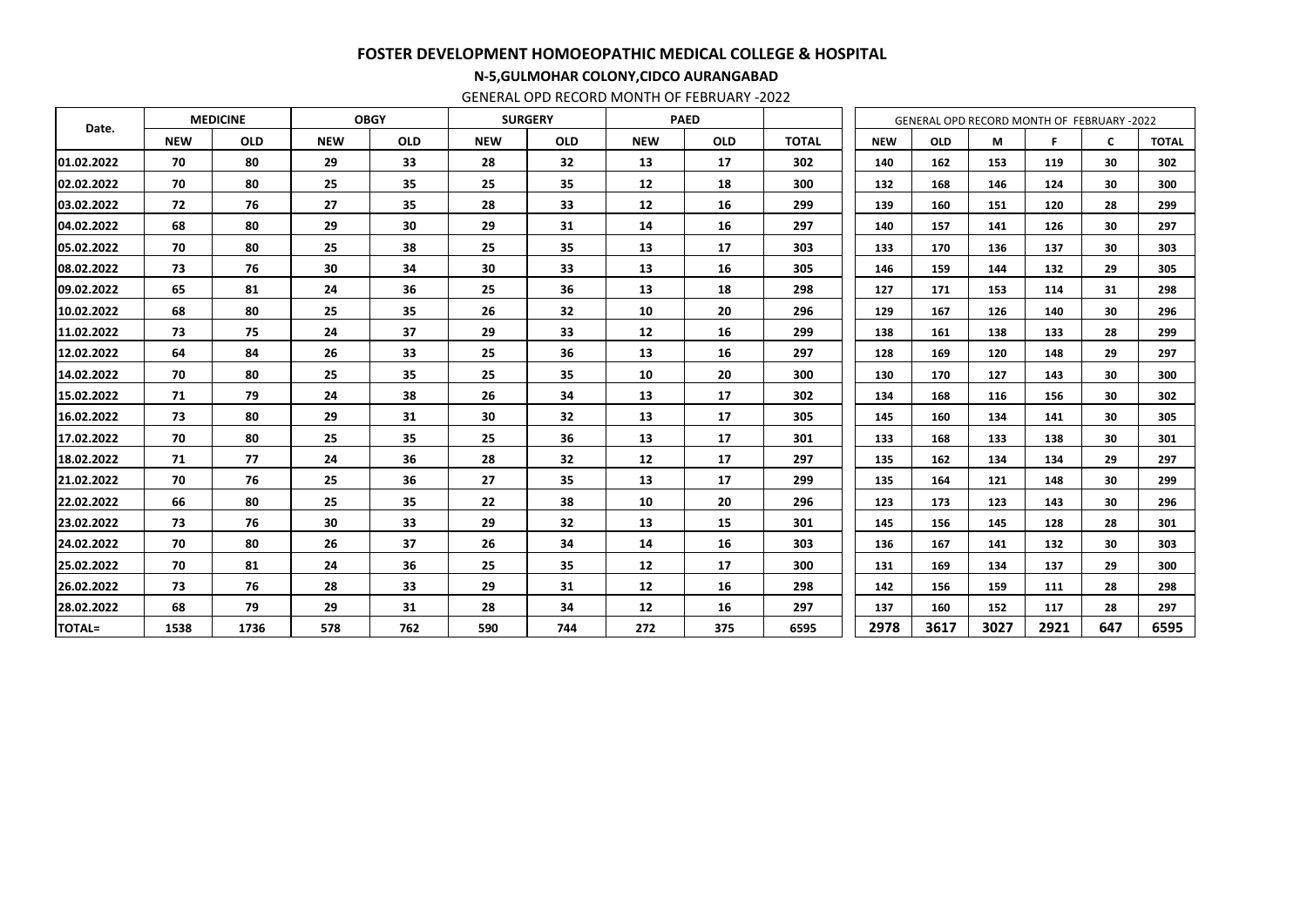| Date.         |            | <b>MEDICINE</b> |            | <b>OBGY</b> | <b>SURGERY</b> |                 | <b>PAED</b> |            |              | <b>GENERAL OPD RECORD MONTH OF MARCH-2022</b> |            |      |      |              |              |
|---------------|------------|-----------------|------------|-------------|----------------|-----------------|-------------|------------|--------------|-----------------------------------------------|------------|------|------|--------------|--------------|
|               | <b>NEW</b> | <b>OLD</b>      | <b>NEW</b> | <b>OLD</b>  | <b>NEW</b>     | <b>OLD</b>      | <b>NEW</b>  | <b>OLD</b> | <b>TOTAL</b> | <b>NEW</b>                                    | <b>OLD</b> | M    | F    | $\mathsf{C}$ | <b>TOTAL</b> |
| 02.03.2022    | 70         | 80              | 25         | 37          | 25             | 35              | 12          | 17         | 301          | 132                                           | 169        | 150  | 122  | 29           | 301          |
| 03.03.2022    | 72         | 76              | 29         | 33          | 28             | 32              | 13          | 16         | 299          | 142                                           | 157        | 155  | 115  | 29           | 299          |
| 04.03.2022    | 70         | 78              | 27         | 32          | 27             | 33              | 12          | 16         | 295          | 136                                           | 159        | 154  | 113  | 28           | 295          |
| 05.03.2022    | 63         | 77              | 28         | 37          | 30             | 35              | 14          | 18         | 302          | 135                                           | 167        | 138  | 132  | 32           | 302          |
| 07.03.2022    | 73         | 77              | 26         | 36          | 22             | 36              | 13          | 17         | 300          | 134                                           | 166        | 123  | 147  | 30           | 300          |
| 08.03.2022    | 69         | 80              | 28         | 31          | 29             | 32              | 12          | 17         | 298          | 138                                           | 160        | 141  | 128  | 29           | 298          |
| 09.03.2022    | 68         | 80              | 25         | 35          | 22             | 36              | 10          | 20         | 296          | 125                                           | 171        | 115  | 151  | 30           | 296          |
| 10.03.2022    | 73         | 77              | 27         | 34          | 27             | 33              | 14          | 17         | 302          | 141                                           | 161        | 123  | 148  | 31           | 302          |
| 11.03.2022    | 71         | 80              | 26         | 36          | 27             | 35              | 14          | 16         | 305          | 138                                           | 167        | 141  | 134  | 30           | 305          |
| 12.03.2022    | 65         | 85              | 25         | 35          | 25             | 35              | 10          | 20         | 300          | 125                                           | 175        | 146  | 124  | 30           | 300          |
| 14.03.2022    | 73         | 75              | 26         | 34          | 28             | 32              | 13          | 16         | 297          | 140                                           | 157        | 139  | 129  | 29           | 297          |
| 15.03.2022    | 70         | 78              | 28         | 30          | 27             | 33              | 13          | 16         | 295          | 138                                           | 157        | 132  | 134  | 29           | 295          |
| 16.03.2022    | 68         | 80              | 25         | 35          | 25             | 35              | 13          | 18         | 299          | 131                                           | 168        | 133  | 135  | 31           | 299          |
| 17.03.2022    | 72         | 78              | 27         | 34          | 28             | 32              | 13          | 18         | 302          | 140                                           | 162        | 132  | 139  | 31           | 302          |
| 19.03.2022    | 70         | 80              | 25         | 37          | 25             | 35              | 12          | 17         | 301          | 132                                           | 169        | 125  | 147  | 29           | 301          |
| 21.03.2022    | 70         | 82              | 28         | 35          | 25             | 35              | 10          | 20         | 305          | 133                                           | 172        | 145  | 130  | 30           | 305          |
| 22.03.2022    | 60         | 85              | 27         | 33          | 30             | 32              | 12          | 18         | 297          | 129                                           | 168        | 137  | 130  | 30           | 297          |
| 23.03.2022    | 72         | 76              | 28         | 34          | 26             | 34              | 13          | 16         | 299          | 139                                           | 160        | 158  | 112  | 29           | 299          |
| 24.03.2022    | 68         | 82              | 25         | 35          | 20             | 35              | 12          | 18         | 295          | 125                                           | 170        | 145  | 120  | 30           | 295          |
| 25.03.2022    | 70         | 78              | 26         | 34          | 28             | 32              | 13          | 17         | 298          | 137                                           | 161        | 132  | 136  | 30           | 298          |
| 26.03.2022    | 70         | 80              | 27         | 32          | 28             | 34              | 13          | 16         | 300          | 138                                           | 162        | 141  | 130  | 29           | 300          |
| 28.03.2022    | 70         | 85              | 25         | 30          | 25             | 35              | 13          | 19         | 302          | 133                                           | 169        | 145  | 125  | 32           | 302          |
| 29.03.2022    | 73         | 76              | 28         | 34          | 29             | 32              | 13          | 16         | 301          | 143                                           | 158        | 165  | 107  | 29           | 301          |
| 30.03.2022    | 70         | 79              | 26         | 33          | 26             | 35 <sub>5</sub> | 13          | 15         | 297          | 135                                           | 162        | 142  | 127  | 28           | 297          |
| 31.03.2022    | 72         | 80              | 25         | 35          | 23             | 34              | 13          | 17         | 299          | 133                                           | 166        | 129  | 140  | 30           | 299          |
| <b>TOTAL=</b> | 1742       | 1984            | 662        | 851         | 655            | 847             | 313         | 431        | 7485         | 3372                                          | 4113       | 3486 | 3255 | 744          | 7485         |

#### FOSTER DEVELOPMENT HOMOEOPATHIC MEDICAL COLLEGE & HOSPITAL

#### N-5,GULMOHAR COLONY,CIDCO AURANGABAD

GENERAL OPD RECORD MONTH OF MARCH -2022